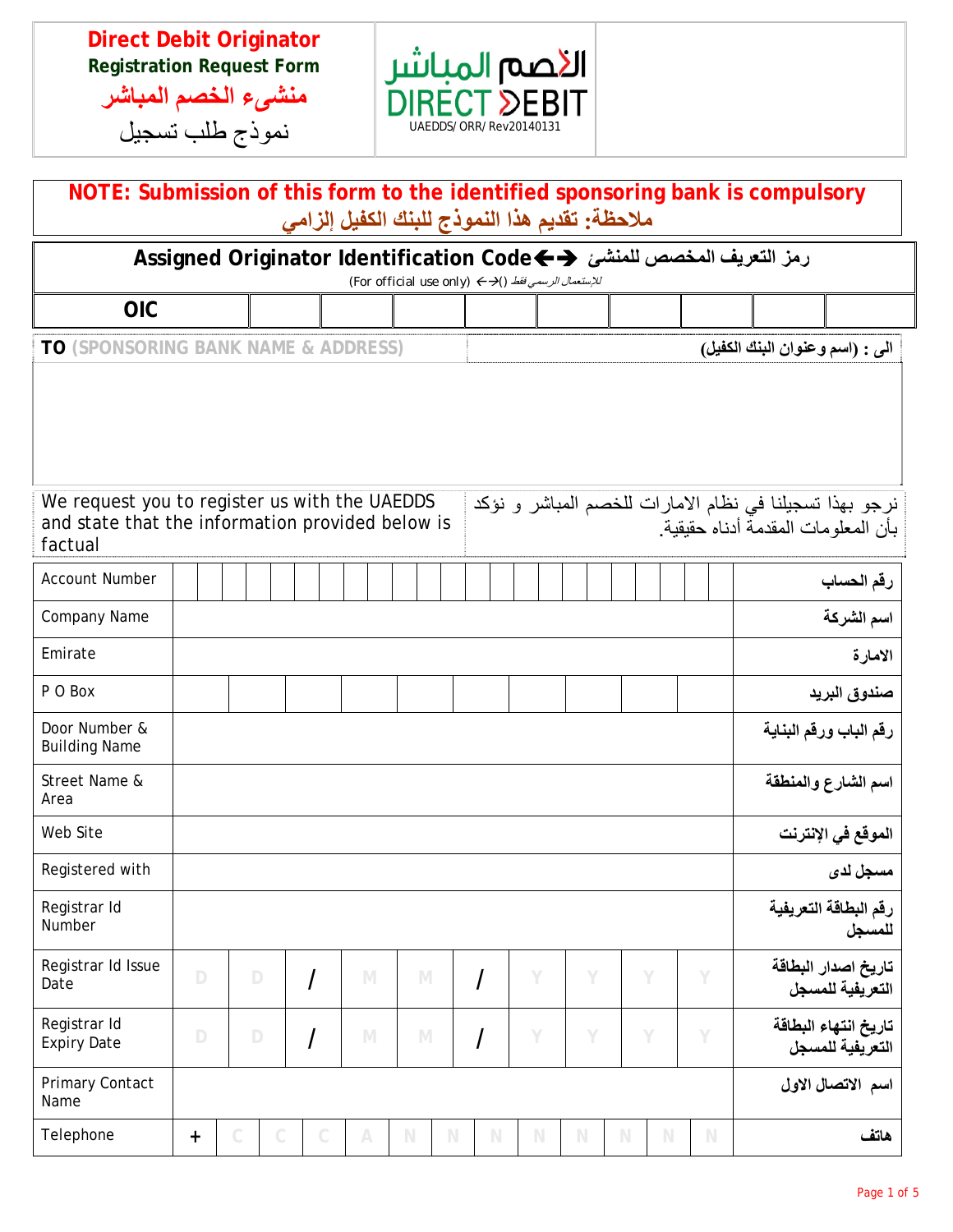## **Direct Debit Originator Registration Request Form**



**منشىء الخصم المباشر** نموذج طلب تسجيل

| Fax                                          | $+$       |              |  |              | $\mathcal C$  | $\mathbb{A}$ | $\mathbb N$ | $\mathbb N$ | $\mathbb N$ | N           | N           |                                               | $\mathbb N$   | $\mathbb N$ |  | $\mathbb N$ | فاكس                                                      |
|----------------------------------------------|-----------|--------------|--|--------------|---------------|--------------|-------------|-------------|-------------|-------------|-------------|-----------------------------------------------|---------------|-------------|--|-------------|-----------------------------------------------------------|
| <b>Email Address</b>                         |           |              |  |              |               |              |             |             |             |             |             |                                               |               |             |  |             | عنوان البريد الإلكتروني                                   |
| Secondary<br><b>Contact Name</b>             |           |              |  |              |               |              |             |             |             |             |             |                                               |               |             |  |             | اسم الاتصال الثاني                                        |
| Telephone                                    | $\ddot{}$ | C            |  | C            | C             | $\mathbb{A}$ | $\mathbb N$ | $\mathbb N$ | $\mathbb N$ | $\mathbb N$ | $\mathbb N$ |                                               | $\mathbb N$   | $\mathbb N$ |  | $\mathbb N$ | هاتف                                                      |
| Fax                                          | $+$       | Ċ            |  | C            | C             | $\mathbb{A}$ | $\mathbb N$ | $\mathbb N$ | $\mathbb N$ | $\mathbb N$ | N           |                                               | $\mathbb N$   | $\mathbb N$ |  | $\mathbb N$ | فاكس                                                      |
| <b>Email Address</b>                         |           |              |  |              |               |              |             |             |             |             |             |                                               |               |             |  |             | عنوان البريد الإلكتروني                                   |
| <b>Customer Help</b><br><b>Desk Location</b> |           |              |  |              |               |              |             |             |             |             |             |                                               |               |             |  |             | موقع مكتب مساعدة<br>العملاء                               |
| Telephone                                    | $\ddot{}$ | $\mathcal C$ |  | $\mathbb{C}$ | $\mathbb{C}$  | $\mathbb{A}$ | $\mathbb N$ | $\mathbb N$ | $\mathbb N$ | $\mathbb N$ | $\mathbb N$ |                                               | $\mathbb N$   | $\mathbb N$ |  | $\mathbb N$ | هاتف                                                      |
| Fax                                          | $+$       | C            |  | C            | $\mathcal{C}$ | $\wedge$     | N           | $\mathbb N$ | $\mathbb N$ | $\mathbb N$ | N           |                                               | $\mathbb N$   | $\mathbb N$ |  | $\mathbb N$ | فاكس                                                      |
| <b>Email Address</b>                         |           |              |  |              |               |              |             |             |             |             |             |                                               |               |             |  |             | عنوان البريد الإلكتروني                                   |
| Nature of<br><b>Business</b>                 |           |              |  |              |               |              |             |             |             |             |             |                                               | طبيعة الأعمال |             |  |             |                                                           |
| <b>UAEDDS</b><br>Originator Type             |           |              |  |              |               |              |             |             |             |             |             | نوع المنشئ بنظام<br>الامارات للخصم<br>المباشر |               |             |  |             |                                                           |
| Normal Billing<br>Frequency                  |           |              |  |              |               |              |             |             |             |             |             |                                               |               |             |  |             | التردد العادي للفواتير                                    |
| Current Count of<br>Customers                |           |              |  |              |               |              |             |             |             |             |             |                                               |               |             |  |             | العدد الحالي للعملاء                                      |
| Customer<br>Number Format<br>Details         | نوع/Type  |              |  |              |               |              | طول/Length  |             |             |             | عينة/Sample |                                               |               |             |  |             | تفاصيل نمط رقم العميل                                     |
| Any assigned OIC                             |           |              |  |              |               |              |             |             |             |             |             |                                               |               |             |  |             | أي رمز تعريف مخصص<br>للمنشئ                               |
| Primary<br>Sponsoring Bank<br>of OIC         |           |              |  |              |               |              |             |             |             |             |             |                                               |               |             |  |             | البنك الكفيل الرئيس <i>ي</i><br>لرمز تعريف المنش <i>ئ</i> |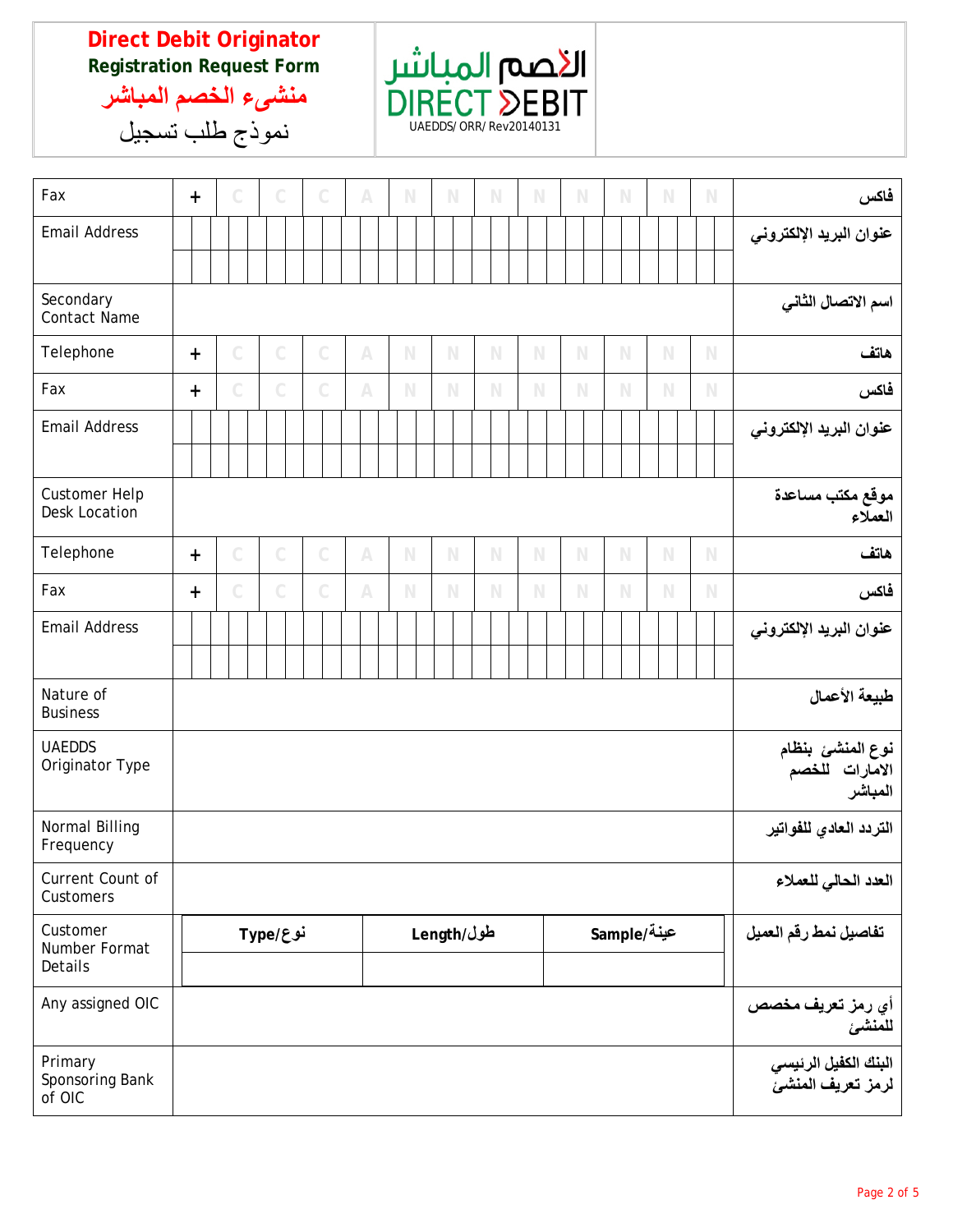**Direct Debit Originator Registration Request Form منشىء الخصم المباشر**

نموذج طلب تسجيل



| Other details if<br>any (5000<br>characters) | أي تفاصيل اخرى ان<br>وجدت (5000 حرف)                                        |
|----------------------------------------------|-----------------------------------------------------------------------------|
| Attach a<br>separate sheet if<br>required.   | ارفق صفحة منفصلة اذا<br>بات مطلوبا.                                         |
|                                              |                                                                             |
|                                              |                                                                             |
|                                              |                                                                             |
|                                              |                                                                             |
|                                              |                                                                             |
|                                              |                                                                             |
|                                              |                                                                             |
|                                              |                                                                             |
|                                              |                                                                             |
|                                              |                                                                             |
|                                              |                                                                             |
|                                              |                                                                             |
|                                              |                                                                             |
|                                              |                                                                             |
|                                              |                                                                             |
|                                              |                                                                             |
| Originator<br>Economic                       | رمز النشاط الاقتصادي<br>للمنش <i>ئ</i><br>(للإستعمال الرسم <i>ي</i><br>فقط) |
| <b>Activity Code</b>                         |                                                                             |
| (For official use only)                      |                                                                             |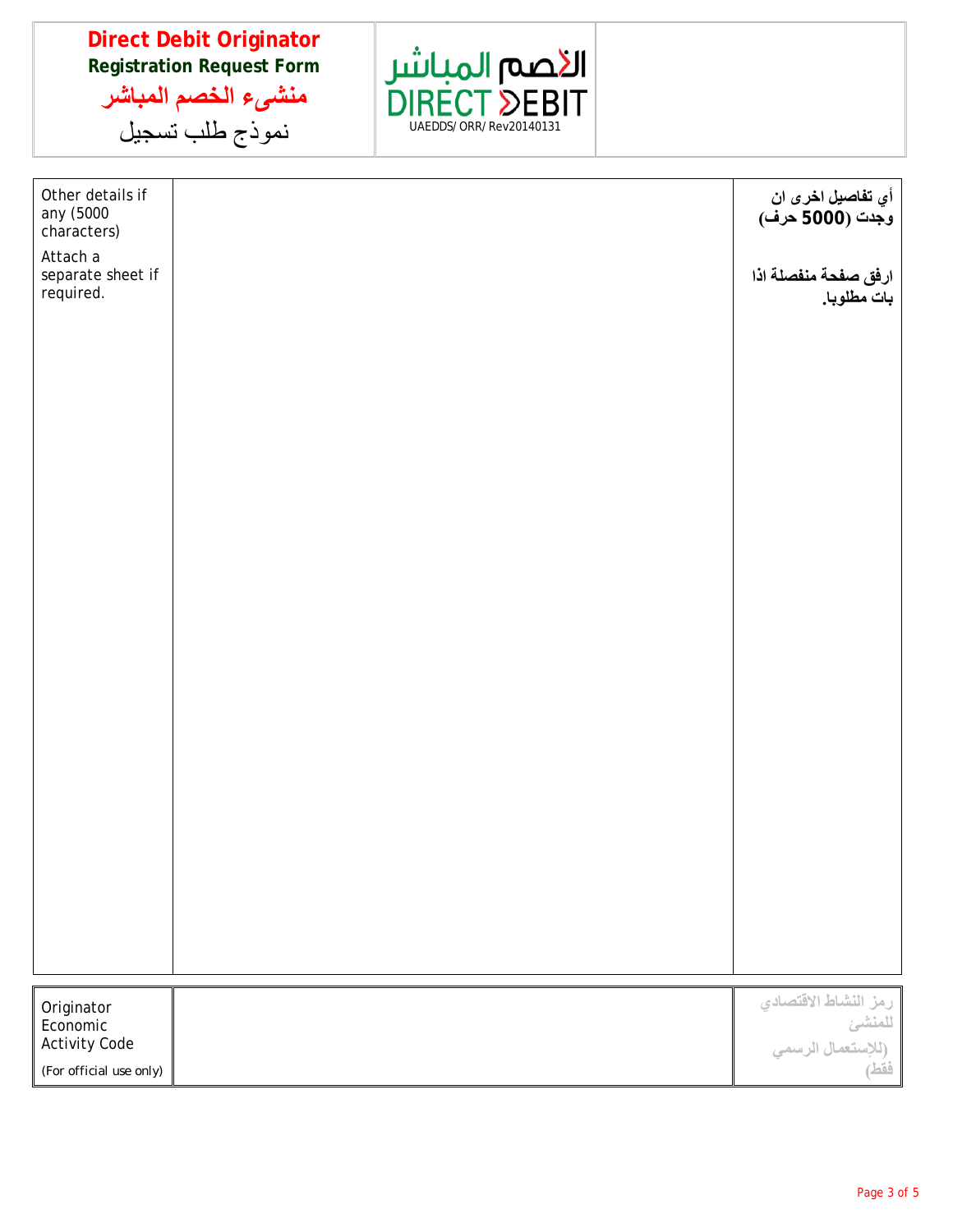## **Direct Debit Originator Registration Request Form منشىء الخصم المباشر**

نموذج طلب تسجيل

الأصم المباشر **RECT DEBIT** UAEDDS/ORR/Rev20140131

|                      | <b>Authorized Signatory (1)</b><br>التوقيع المعتمد (1)  | <b>Authorized Signatory (2)</b><br>التوقيع المعتمد (2)   |                                                 |  |  |  |  |  |
|----------------------|---------------------------------------------------------|----------------------------------------------------------|-------------------------------------------------|--|--|--|--|--|
| Name<br>الاسم        |                                                         | Name<br>الأسم                                            |                                                 |  |  |  |  |  |
| Signature<br>التوقيع |                                                         | Signature<br>التوقيع                                     |                                                 |  |  |  |  |  |
|                      | <b>Authorized Signatory (3)</b><br>التوقيع المعتمد (3)  | <b>Authorized Signatory (4)</b><br>التوقيع المعتمد (4)   |                                                 |  |  |  |  |  |
| Name<br>الاسم        |                                                         | Name<br>الأسم                                            |                                                 |  |  |  |  |  |
| Signature<br>التوقيع |                                                         | Signature<br>التوقيع                                     |                                                 |  |  |  |  |  |
|                      | Authorized Signatory (5)<br>التوقيع المعتمد (5)         | <b>Authorized Signatory (6)</b><br>التوقيع المعتمد (6)   |                                                 |  |  |  |  |  |
| Name<br>الاسم        |                                                         | Name<br>الأسم                                            |                                                 |  |  |  |  |  |
| Signature<br>التوقيع |                                                         | Signature<br>التوقيع                                     |                                                 |  |  |  |  |  |
|                      | <b>Authorized Signatory (7)</b><br>التوقيع المعتمد (7)  |                                                          | Authorized Signatory (8)<br>التوقيع المعتمد (8) |  |  |  |  |  |
| Name<br>الاسم        |                                                         | Name<br>الأسم                                            |                                                 |  |  |  |  |  |
| Signature<br>التوقيع |                                                         | Signature<br>التوقيع                                     |                                                 |  |  |  |  |  |
|                      | <b>Authorized Signatory (9)</b><br>(التوقيع المعتمد (9) | <b>Authorized Signatory (10)</b><br>التوقيع المعتمد (10) |                                                 |  |  |  |  |  |
| Name<br>الاسم        |                                                         | Name<br>الأسم                                            |                                                 |  |  |  |  |  |
| Signature<br>التوقيع |                                                         | Signature<br>التوقيع                                     |                                                 |  |  |  |  |  |